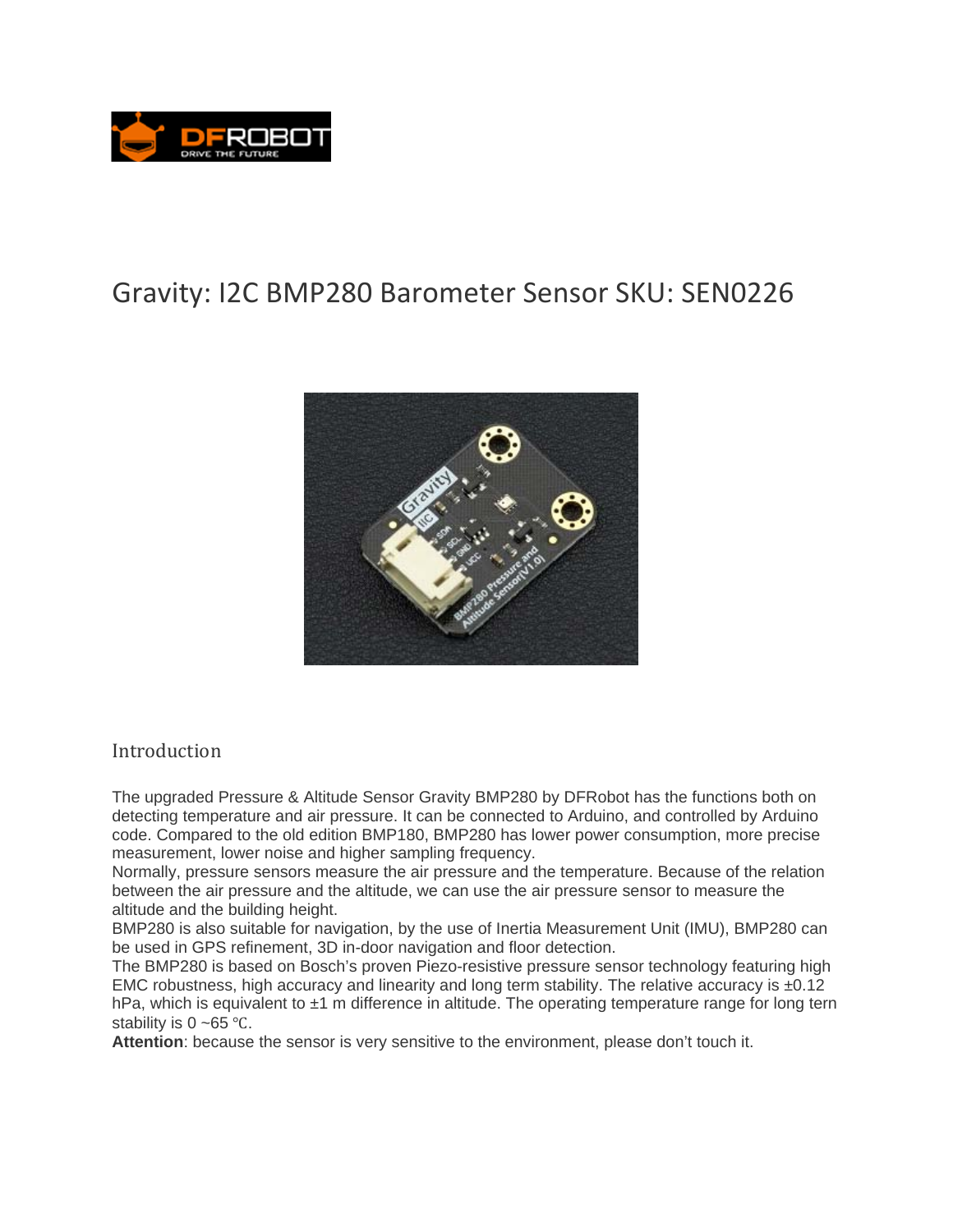# Applications

- Enhancement of GPS navigation (e.g. time-to-first-fix improvement, dead-reckoning, slope detection)
- Indoor navigation (floor detection, elevator detection)
- Outdoor navigation, leisure and sports applications
- Weather forecast
- Health care applications (e.g. spirometry)
- Vertical velocity indication (e.g. rise/sink speed)

# Specification

- Operating Voltage: 3.3V/5V
- Operating Current: 2.7µA @ 1 Hz sampling frequency
- Pressure Measurement Range: 300 ~ 1100 hPa (equivalent to +9000…-500 m above/below sea level)
- Relative Accuracy:  $\pm 0.12$  hPa, equiv. to  $\pm 1$  m (@25 $\degree$ C)
- Temperature Measurement Range: 0 ~65 °C
- Temperature Accuracy: 0.01°C
- Operating Temperature range: : -40°C~+85°C
- Dimension: 30mm\*22mm
- Interface: Gravity-I2C 4pin
- Weight: 12g

Board Overview



|                                                     | Label      | <b>Description</b> |
|-----------------------------------------------------|------------|--------------------|
| Gravity:<br>12C<br><b>BMP280</b><br><b>Baromete</b> | <b>SDA</b> | I2C Data           |
|                                                     | <b>SCL</b> | <b>I2C Clock</b>   |
| r Sensor                                            | <b>GND</b> | <b>GND</b>         |
|                                                     | <b>VCC</b> | 3.3/5V             |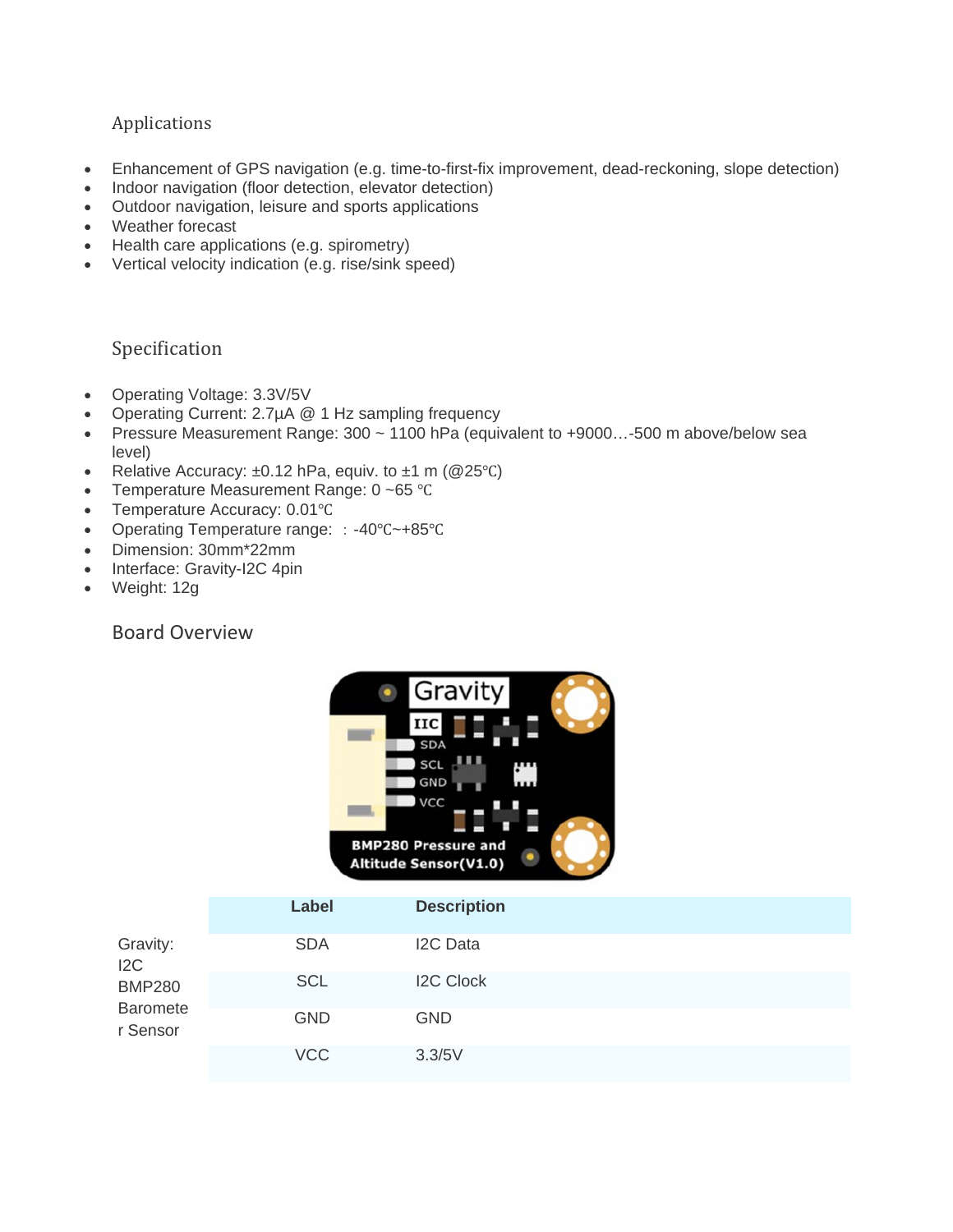# Tutorial

To measure the air pressure and temperature of the local environment, and calculate the altitude of the sensor.

#### Requirements

 **Hardware** DFRduino UNO (or similar) x 1 Gravity: I2C BMP280 Barometer Sensor x1

M-M/F-M/F-F Jumper wires

**Software**

Arduino IDE Click to Download Arduino IDE from Arduino® https://www.arduino.cc/en/Main/Software%7C

# **OBOT** duino  $Ov300R3$ ICS 222 o

# Connection Diagram

# Sample Code

Download BMP280 library. How to install Libraries in Arduino IDE https://github.com/DFRobot/DFRobot\_BMP280 https://www.arduino.cc/en/Guide/Libraries#.UxU8mdzF9H0%7C

Copy the following code to Arduino IDE and upload to your Arduino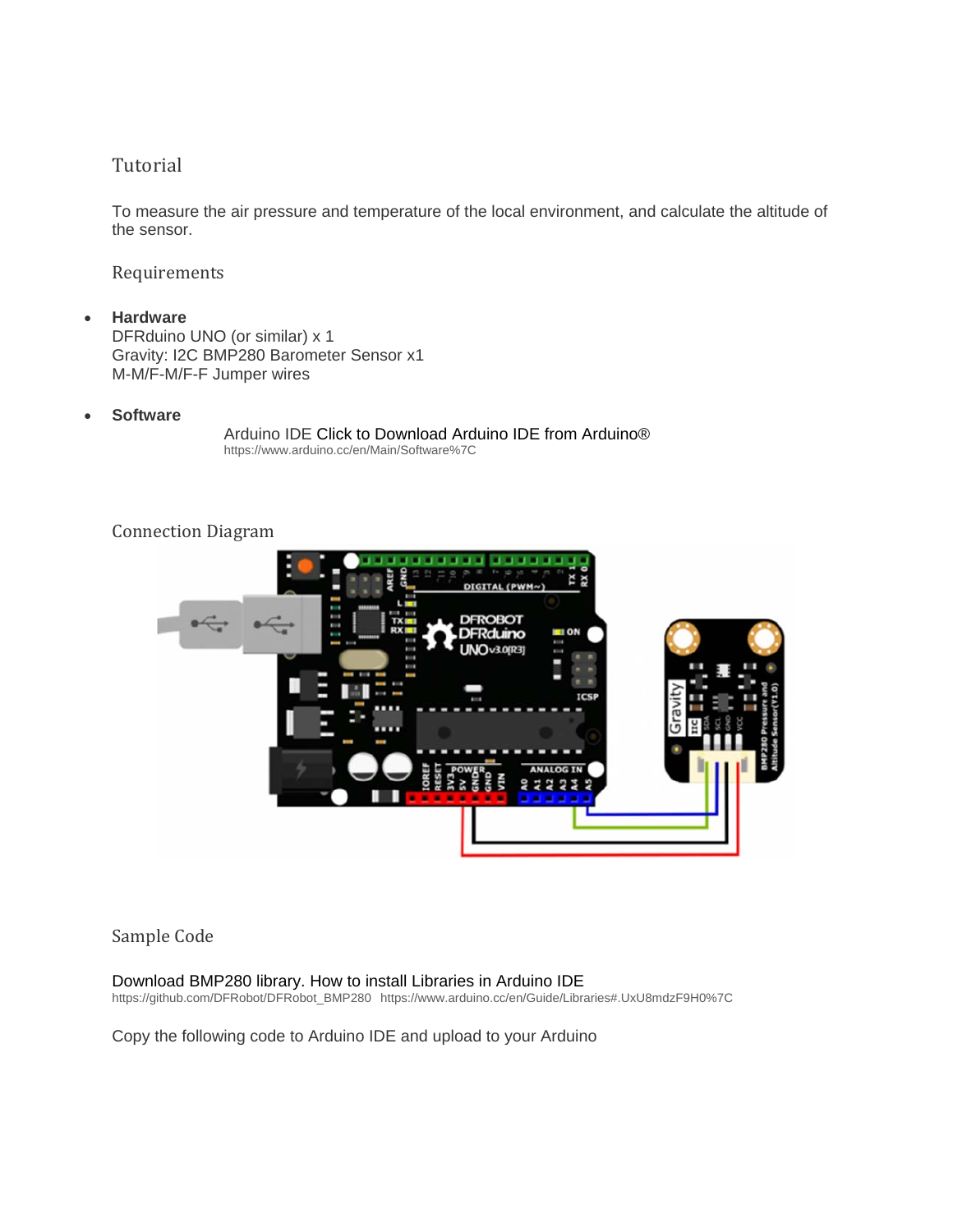```
/*! 
  * @file bmp280test.ino 
 * @brief DFRobot's Temperature & Barometer. 
 * @n This example read the Temperature, Barometer and Altitude from BMP280, 
and then print them 
  * 
  * @copyright [DFRobot](http://www.dfrobot.com), 2016 
  * @copyright GNU Lesser General Public License 
 * 
  * @version V1.0 
  * @date 2016-12-06 
  */ 
#include <Wire.h> 
#include "DFRobot_BMP280.h" 
DFRobot_BMP280 bmp280; 
void setup() { 
   Serial.begin(9600); 
   Serial.println("BMP280 demo"); 
   if (!bmp280.begin()) { 
     Serial.println("Could not find a valid BMP280 sensor!"); 
    while (1);
   } 
} 
void loop() { 
     Serial.print("Temperature = "); 
     Serial.print(bmp280.readTemperatureValue()); 
     Serial.println(" *C"); 
     Serial.print("Pressure = ");
```